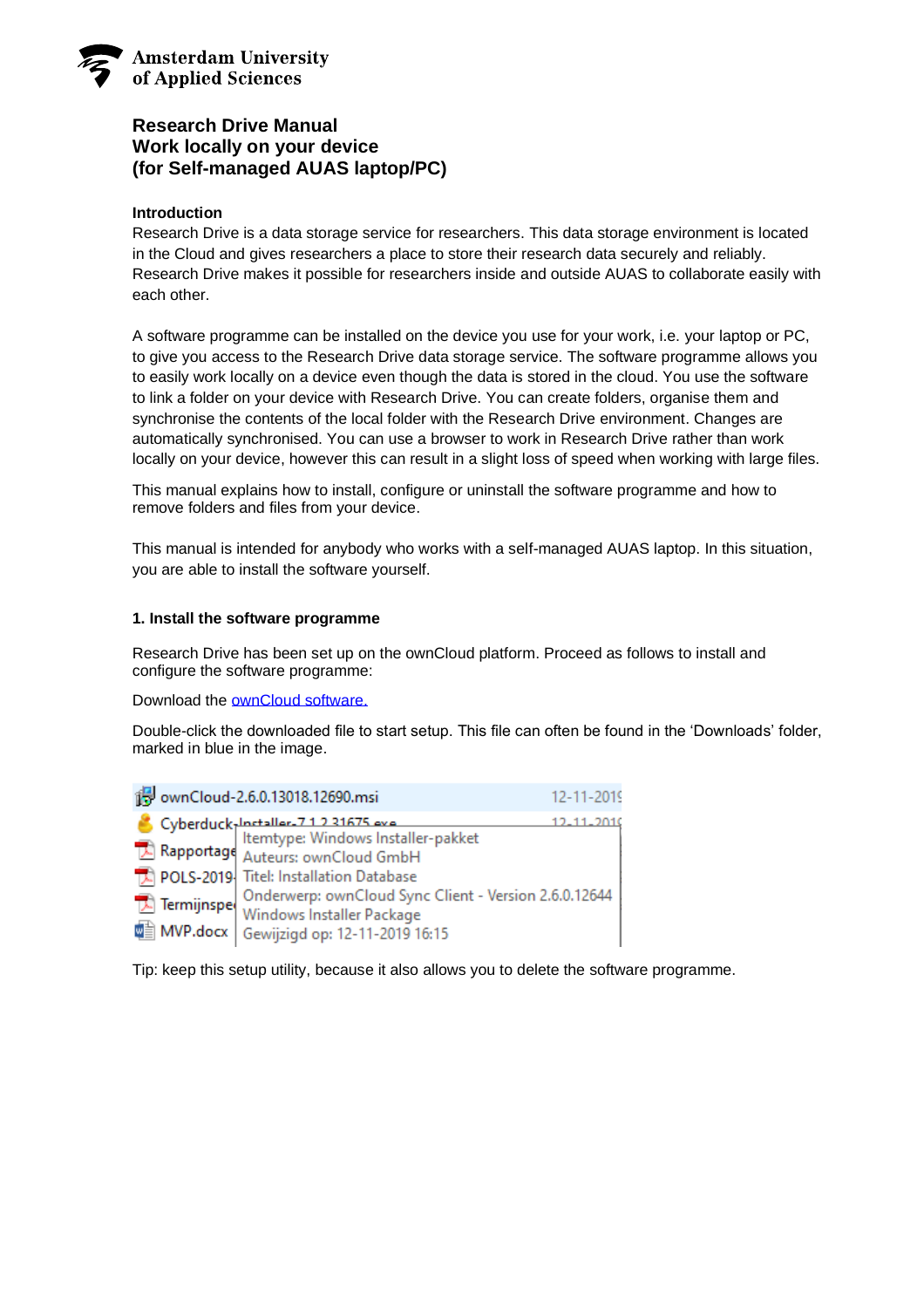



Click *Volgende* (Next).

|                        |                                                                                                            |                                                                                                                                          |          | x |
|------------------------|------------------------------------------------------------------------------------------------------------|------------------------------------------------------------------------------------------------------------------------------------------|----------|---|
| Aangepaste installatie |                                                                                                            |                                                                                                                                          |          |   |
|                        | Selecteer de manier waarop u onderdelen wilt installeren.                                                  |                                                                                                                                          | ownlloud |   |
| worden geïnstalleerd.  | Klik op de pictogrammen in de onderstaande structuur als u wilt wijzigen hoe onderdelen<br>ownCloud Client |                                                                                                                                          |          |   |
|                        |                                                                                                            | Voor dit onderdeel is 65MB op de                                                                                                         |          |   |
|                        |                                                                                                            | harde schijf nodig. Er is/zijn 3 van<br>de 3 subonderdelen geselecteerd.<br>Voor de subonderdelen is 3550kB op<br>de harde schijf nodig. |          |   |
| Locatie:               | C: \Program Files (x86)\pwnCloud\                                                                          |                                                                                                                                          | Bladeren |   |

Click *Volgende* (Next).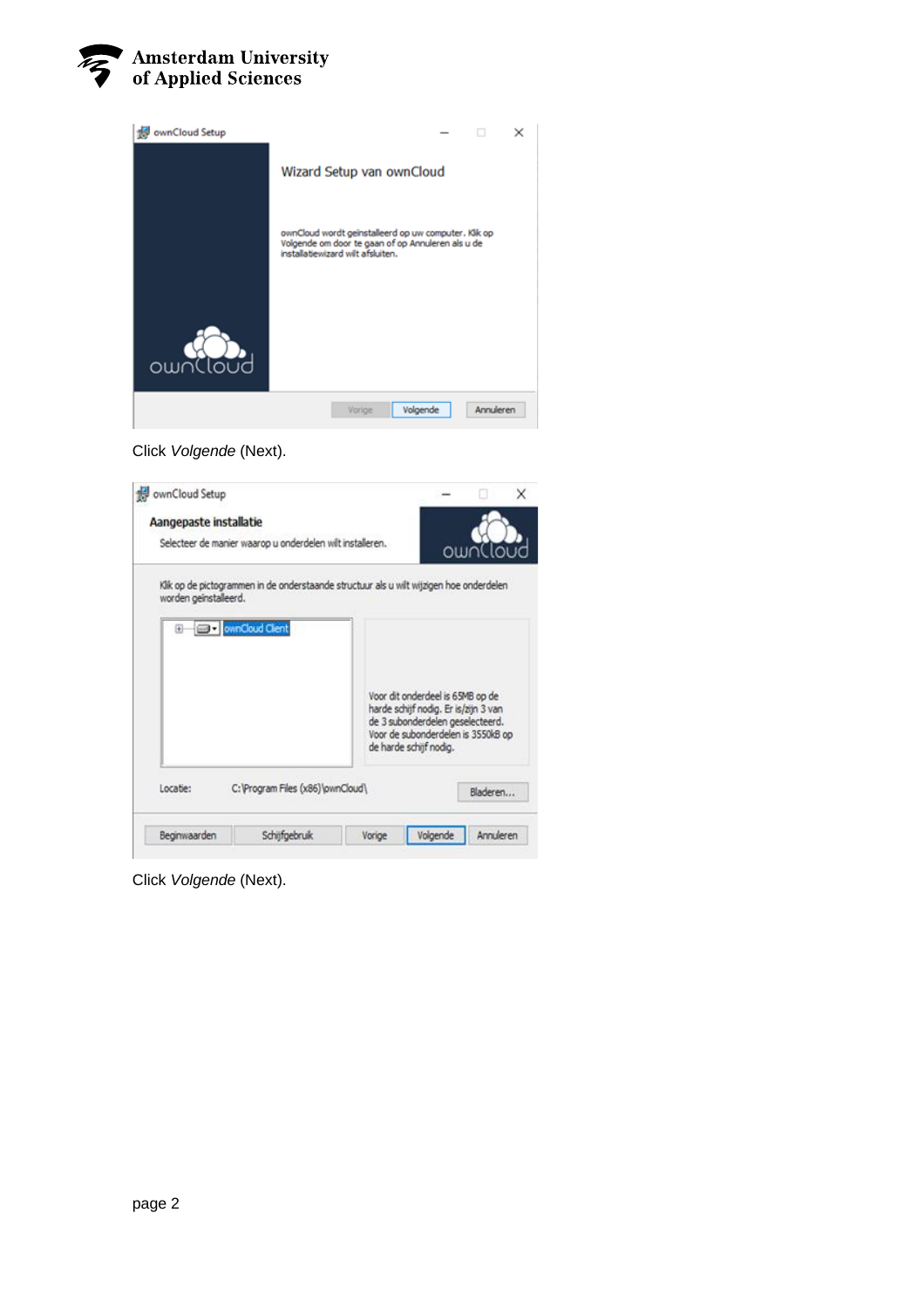



Click *Installeren* (Install).

| ownCloud Setup | $\times$                                                         |
|----------------|------------------------------------------------------------------|
|                | De wizard Setup van ownCloud is<br>voltooid                      |
|                | Klik op de knop Voltooien om de installatiewizard af te sluiten. |
|                |                                                                  |
|                |                                                                  |
|                |                                                                  |
| ownCloud       | Launch ownCloud after finish                                     |
|                | Voltooien<br>Annuleren<br>Vorige                                 |

Note: do not forget to put a tick in the checkbox for *Launch ownCloud after finish* option, as shown in the example above.

Click *Voltooien* (Finish) and the 'Verbinden met ownCloud' (Connect with ownCloud) screen will appear.

A message appears on your screen asking you whether you want to restart the workstation. We will not do so yet.

Choose *Nee* (No).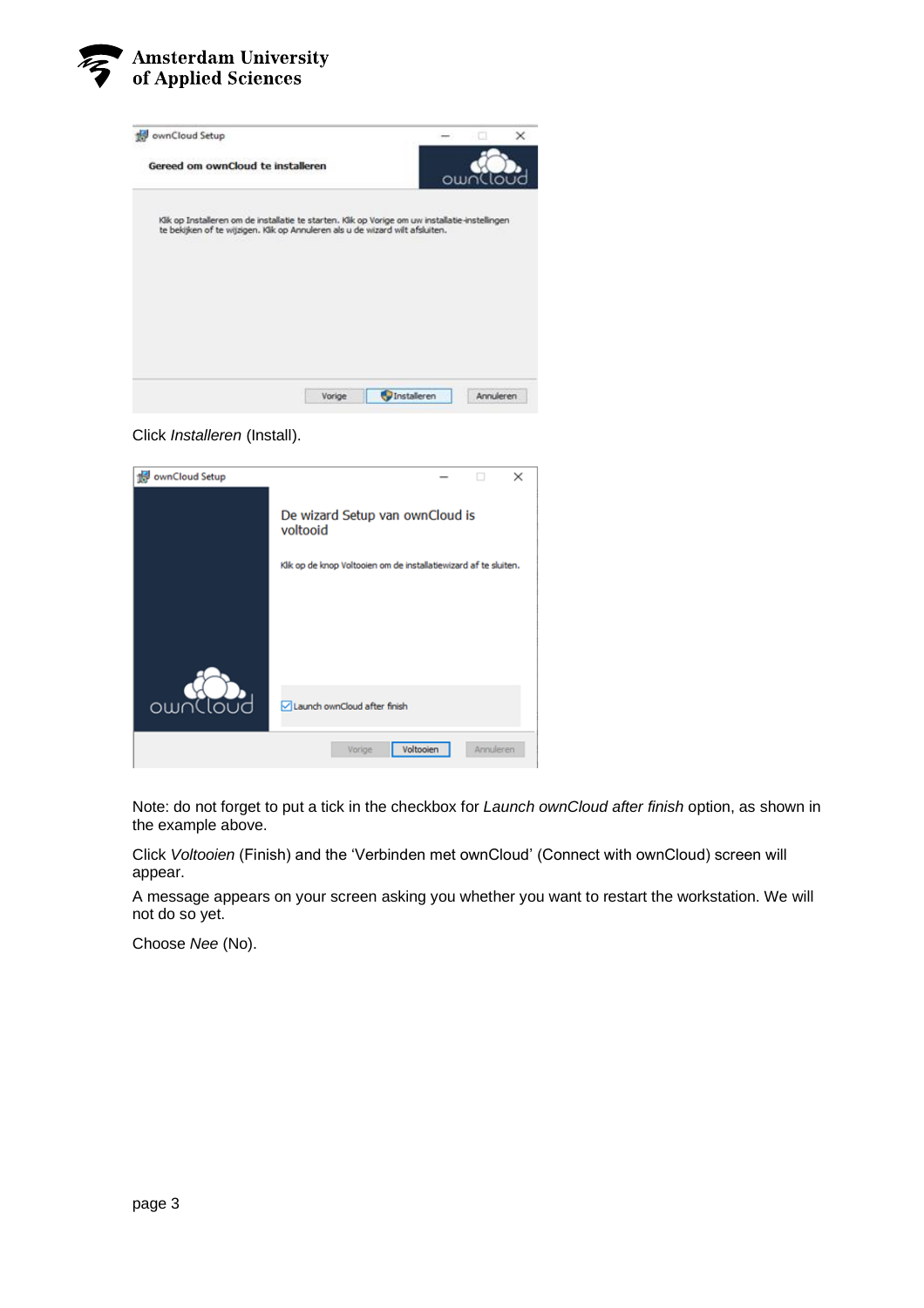

| dill ownCloud Verbindingswizard |                                    | ×        |
|---------------------------------|------------------------------------|----------|
| Instellen ownCloud server       | Verbinden met ownCloud             | ownCloud |
|                                 | Serveradres   uva.data.surfsara.nl |          |
|                                 |                                    |          |
|                                 |                                    |          |
|                                 |                                    |          |
|                                 |                                    | Next     |

Enter [hva.data.surfsara.nl](http://uva.data.surfsara.nl/) the address line to establish a connection with the Research Drive server. The https:// is automatically put in front of it in the address line.

Click *Next.*

This takes you to the Research Drive web environment.

If you are an external employee, select the *Log dan hier in met uw gastaccount* (Log in here with your guest account) option.

An external employee is defined as somebody without a AUAS university account, who logs in with a Gmail or Outlook email address.

| Login via SURFconext                                                                                                   |  |  |
|------------------------------------------------------------------------------------------------------------------------|--|--|
|                                                                                                                        |  |  |
| Werkt u als gast mee aan onderzoek?<br>Log dan hier in met uw gastaccount.                                             |  |  |
| Username or email                                                                                                      |  |  |
| Password                                                                                                               |  |  |
|                                                                                                                        |  |  |
| $i$ The application "Desktop Client" is<br>requesting access to your account. To<br>authorize it, please log in first. |  |  |

Choose the *Login via SURFconext* option.

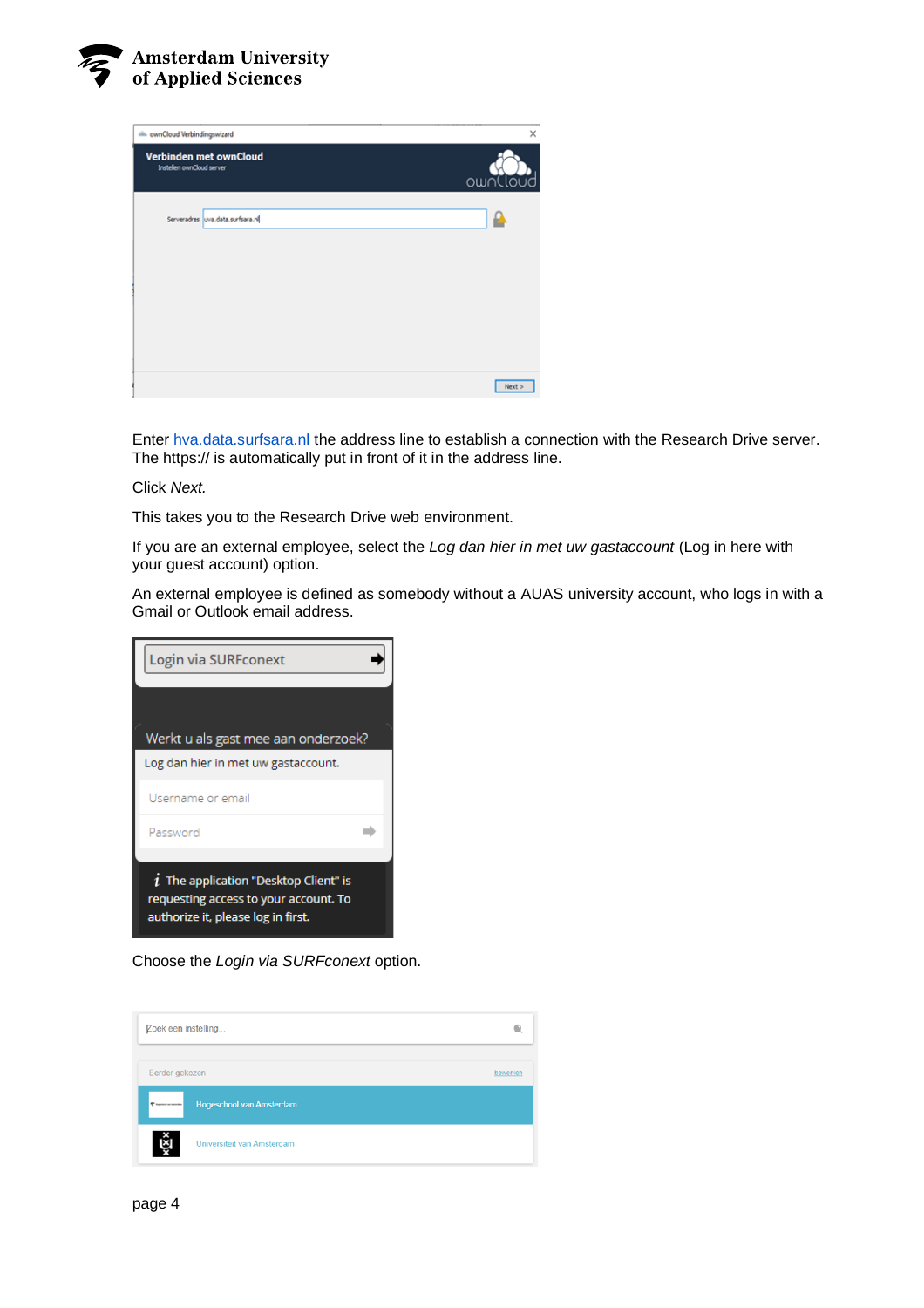

Choose the *Hogeschool van Amsterdam* option.

| The information on this page is only accessible for visitors<br>with a UvAnetID.                                                       |
|----------------------------------------------------------------------------------------------------------------------------------------|
| For security reasons, please log out and exit your web<br>browser when you are done accessing services that<br>require authentication! |
|                                                                                                                                        |
|                                                                                                                                        |
|                                                                                                                                        |

This takes you to the AUAS' server.

*Log in* with your AUAS-ID.

Two-factor authentication is required. You must log in the second time with the SURFSecureID code that is sent to you to give you access to Research Drive.

Enter the second authentication code under *SURFSecureID*.

This opens the next screen.



Click *Toestaan* (Allow). You have now accessed Research Drive via your device.

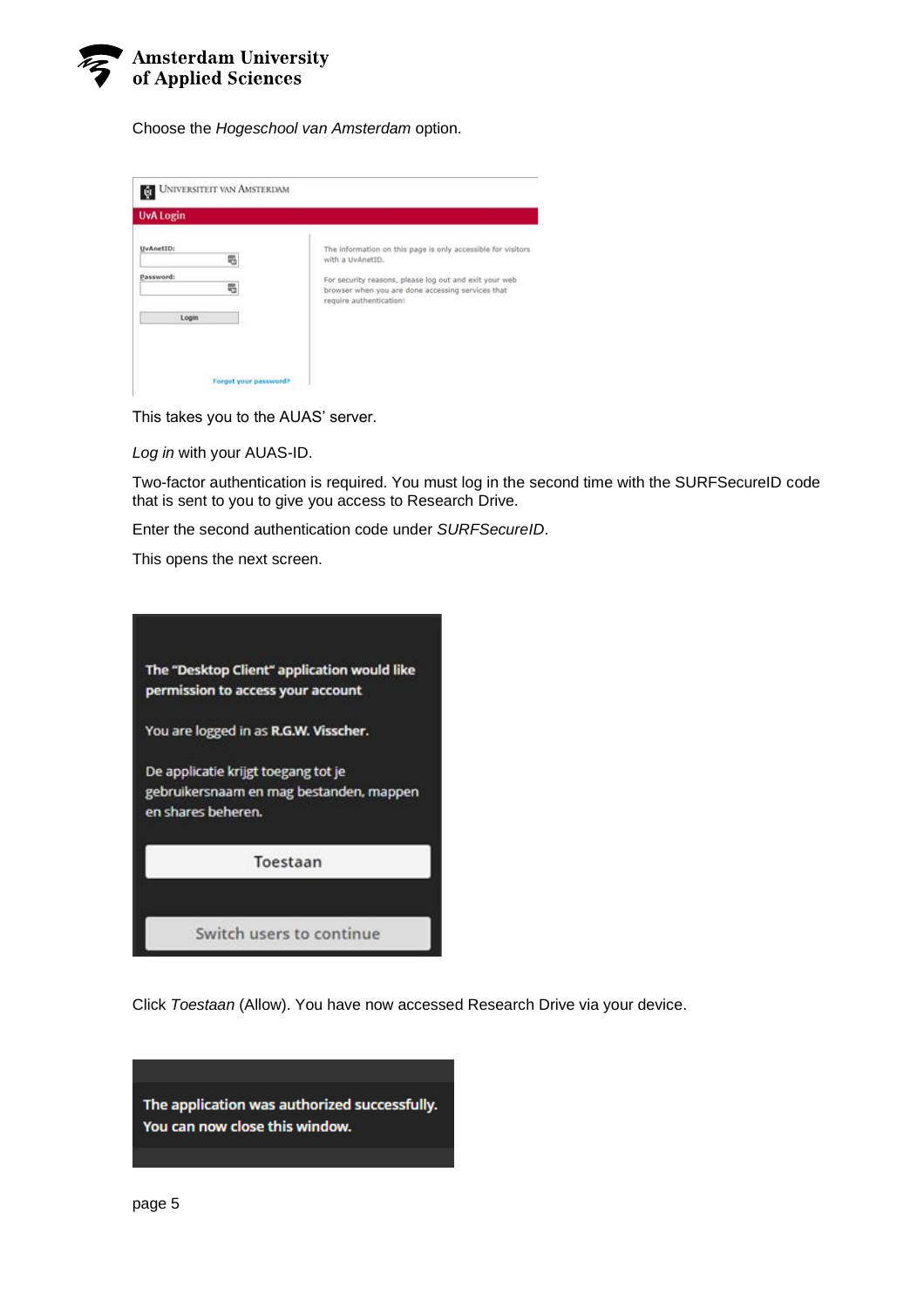

Now you see a message stating that authorisation was successful and that you can close this window.

After closing this window, you must carry on configuring the software programme.

#### **2. Configure the software programme**

The ownCloud icon is still visible in the taskbar.



When you move the mouse to the icon, the following window opens on your screen.

|                                                                                                                                                                                                                                                                                                                                                                                     | owr |
|-------------------------------------------------------------------------------------------------------------------------------------------------------------------------------------------------------------------------------------------------------------------------------------------------------------------------------------------------------------------------------------|-----|
| (a) Synchronize everything from server (recommended) (322 KB)<br>218<br>Vraag bevestiging voor synchronisatie van mappen groter dan 500<br>Server<br>Vraag bevestiging voor synchronisatie van externe opslag<br>$O$ Selectieve synchronisatie<br>Manually create folder sync connections<br>$\bigcirc$ Use virtual files instead of downloading content immediately (tech preview) |     |
| C:\Users\rgwvi\pwnCloud<br>Lokale map                                                                                                                                                                                                                                                                                                                                               |     |

Tip: if you do not want to synchronise specific folders, you can selectively disable them.

Save these settings or note which local folder you want to use for synchronisation. If required, click the text next to 'lokale map' (local folder) to change the location.

Click *Verbinden* (Connect).



The window shown above appears and synchronisation with the folders in Research Drive starts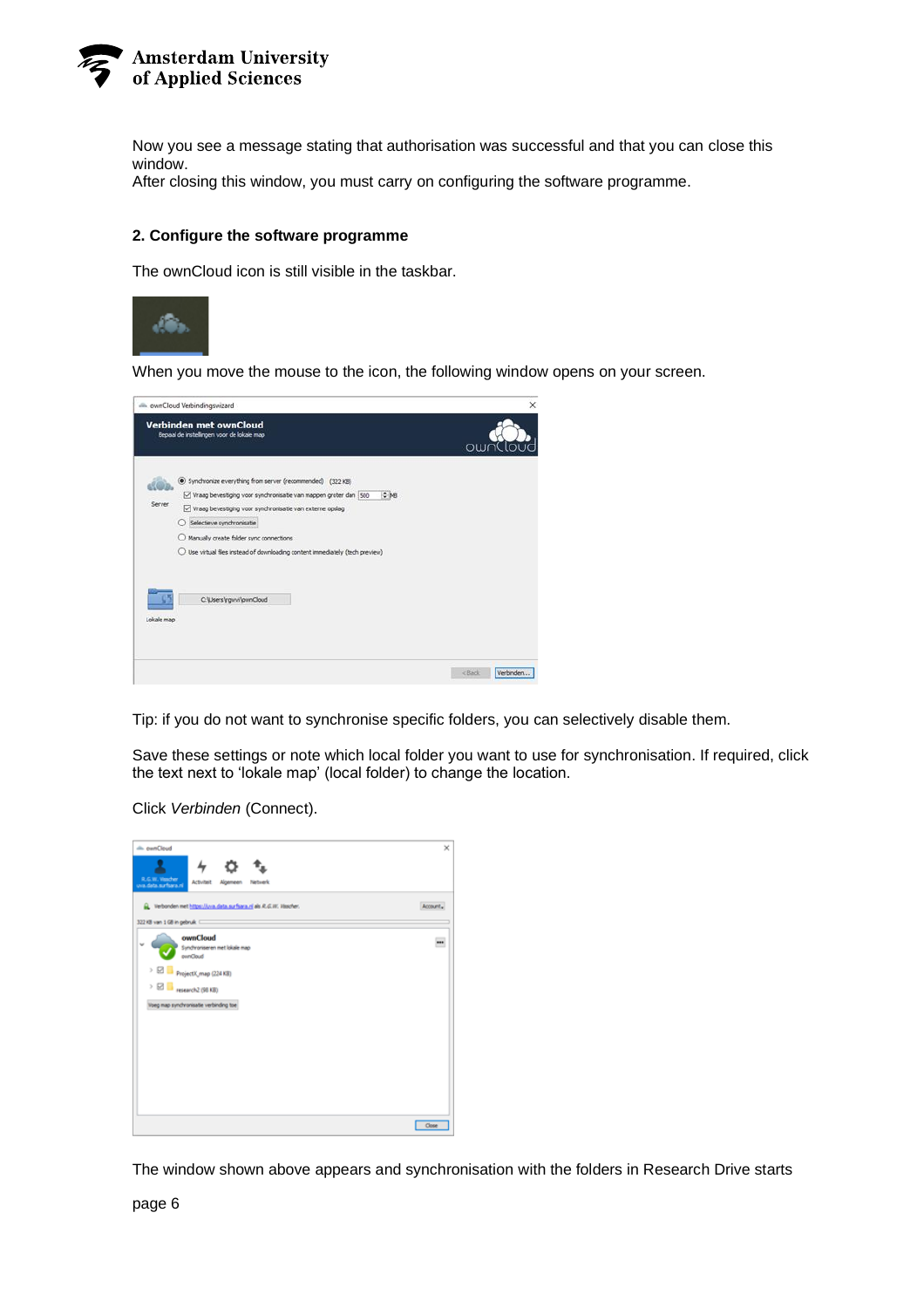

straight away.

Synchronisation has now been set up.



Click the *setup icon* in the taskbar.



Now you can restart your workstation to complete the installation and setup procedure.

Click *Ja* (Yes).

Your PC/laptop will restart now. Installation and configuration has now been completed successfully.

### **3. Uninstall the software programme**

You can uninstall the software programme and remove folders and files that remain after removal of the client.

Tip: if you still have the original setup file in your 'Downloads' folder, you can also use it to uninstall the software programme. If not, use the method below.

Note: in the images, the ownCloud icon is the same as the software programme for Research Drive.

Click on the *^ symbol* at the bottom right of the screen to display all the applications that have been launched.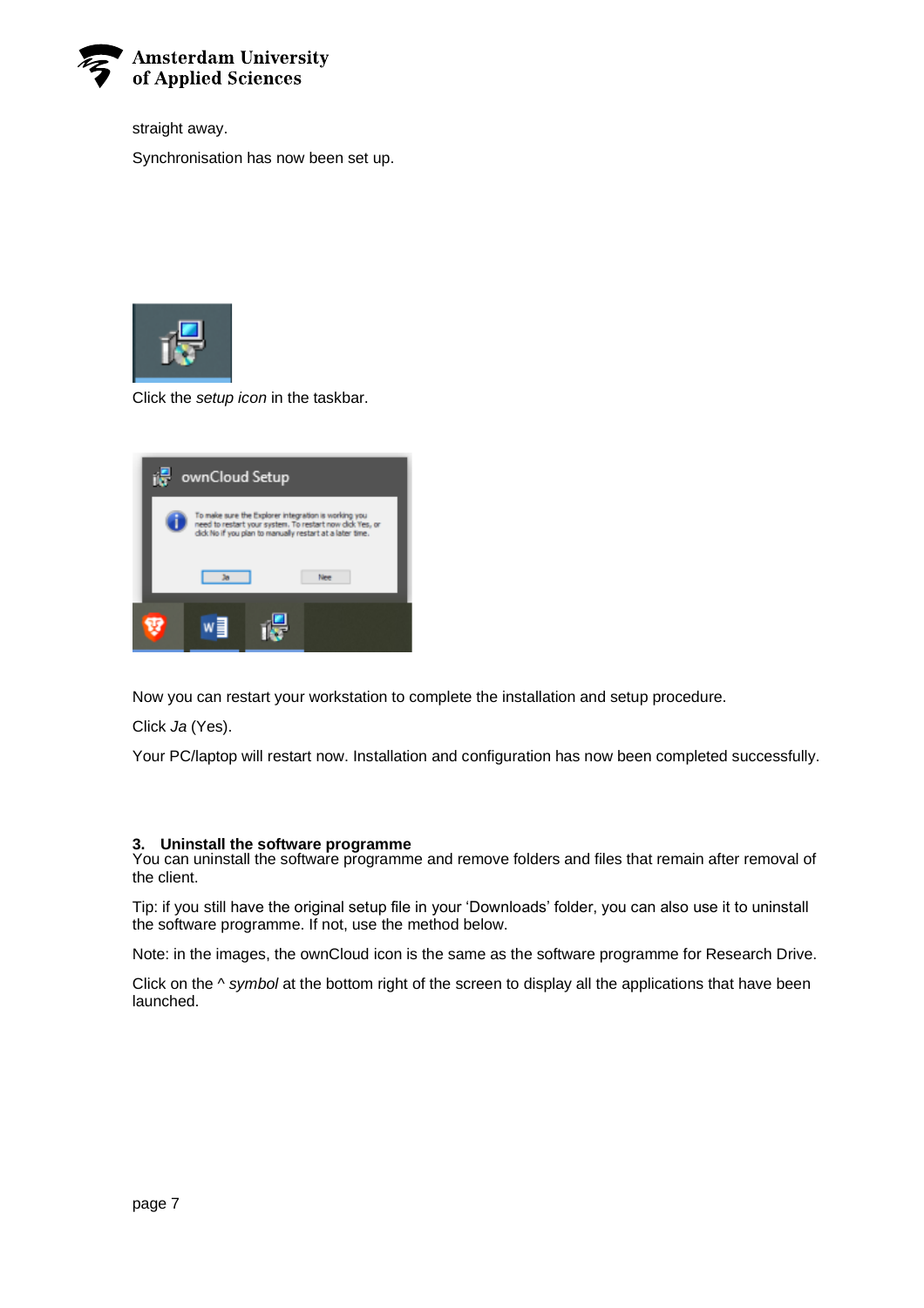



Click the *ownCloud icon* and you will be taken to the main Research Drive screen.



Click the *Account* button; this opens a dropdown menu.

Select *Verwijder (Delete).*



If you are sure you want to delete the software programme, select *Verwijderen verbinding* (Delete connection).

**Note**: this will **not** delete any files. The procedure for removing folders and files is described at the end of this document.

After removing the connection, you are taken to the screen where you can connect with ownCloud again.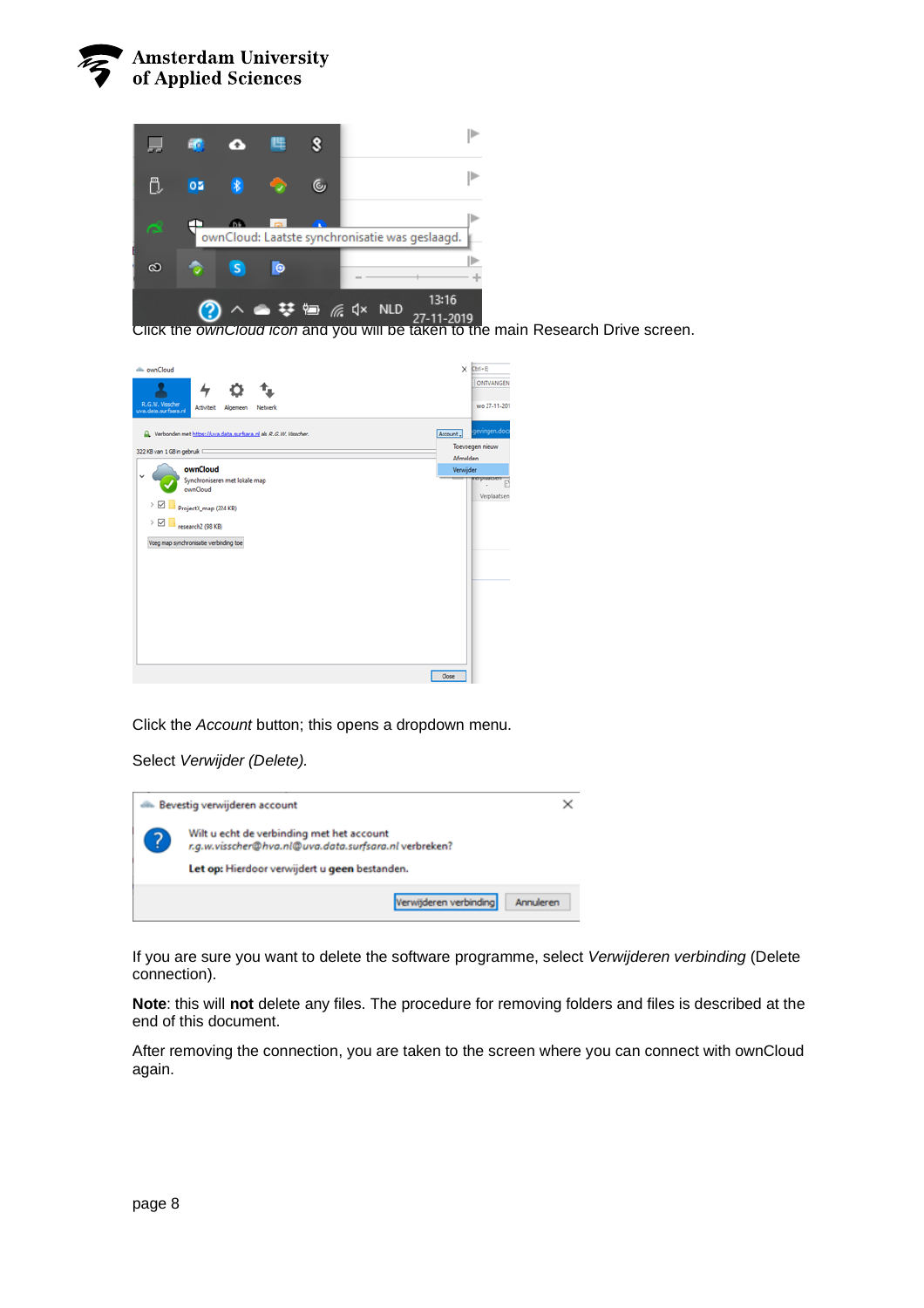

| dill ownCloud Verbindingswizard                     | ×                             |
|-----------------------------------------------------|-------------------------------|
| Verbinden met ownCloud<br>Instellen ownCloud server | Sluiten<br>laatsi<br>ownCloud |
| Serveradres                                         |                               |
|                                                     |                               |
|                                                     |                               |
|                                                     |                               |
|                                                     | Next                          |

Now click *the cross* at the top right to close the window.

Having done so, click the *ownCloud icon* again at the bottom right of your screen.



Now right-click the ownCloud icon and select *ownCloud afsluiten* (Close ownCloud).



Click the *Windows icon* at the bottom left of your screen to navigate to the Windows Control Panel and uninstall the application.



Go to *Programma's* (Programs) and click *Een programma verwijderen* (Uninstall a program).

| Organiseren $\star$           | Verwijderen           | Wijzigen | Herstellen |                 |
|-------------------------------|-----------------------|----------|------------|-----------------|
| Naam                          | $\tilde{\phantom{a}}$ |          |            | <b>Uitgever</b> |
| Mozilla Firefox 74.0 (x64 nl) |                       |          |            | Mozilla         |
| Mozilla Maintenance Service   |                       |          |            | Mozilla         |
| MyRoute-app                   |                       |          |            | MyRouteApp BV   |
| ownCloud                      |                       |          |            | ownCloud GmbH   |